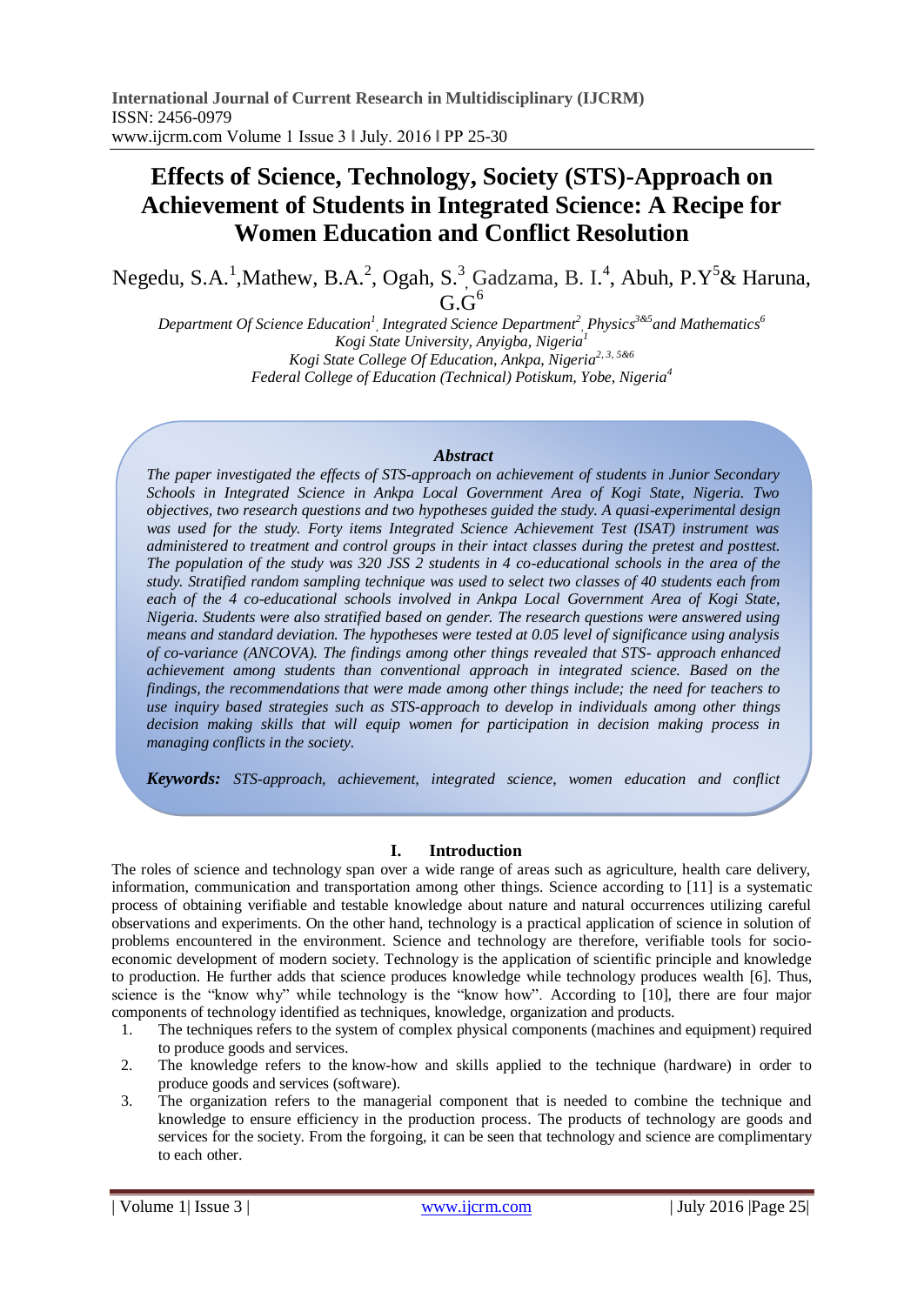Science and technology are meaningless without the society, because the product of science and technology are for the society. [15] defined society as a group of human beings bound together for self-maintenance and selfperpetuation and sharing their own institution and culture. It is the need of the society especially in materials terms that pave ways for science and technology to come into play. The societal framework is built on political, cultural, economic, interest and values, aesthetic, social, philosophies and ideologies [8]. Based on these components, every society chooses what it needs. In this case, the type of science and technology that suits it's educational needs. Although much of our world has been developed by science and technology, yet to a large extent, the society, based on its goals and aspirations still shapes or determines the kind of science and technology it needs. Thus, it is the inter-relatedness among science, technology and society that led to the adoption of the term science, technology, society (STS) [5]; [2].Science, technology and society (STS) refers to integration of different discipline, which has science and technology components that are geared towards solving real problems in the society. They further noted that STS stresses the importance of using scientific techniques to help individuals in the society to construct out meaning of events or situation they encounter from time to time. This view by [16] and those of other advocates shows that STS focuses on real world problems such as pollution, malnutrition, overpopulation and diseases among other things, require redress using technoscientific approach [1]; [16]. Thus, relationship among Science, Technology and Society (STS) can be diagrammatically expressed as shown by [12]. Thus, the inter-relationship portrays technology as the hand made of science in the service of the society.



**Figure 1**: Inter-relationship among STS

The Science Technology and Society approach is to ameliorate the problems in science teaching and learning. According to [16], STS-Approach means involving learners in learning activities such as questioning and discussion among other things on issues that deals with developing decision and problem solving skills. It attempts to integrate the different discipline of science and to improve on the drawbacks of the conventional approach in science teaching. The relevance of any programme (in this case, the integrated programme in Nigeria) should also be considered in relation to the learning strategies involved; in this case, the STS-approach. [4] defined the integrated science as an approach to the teaching of science in which concepts and principles are presented so as to express the fundamental unity of scientific thought and void of premature or undue stress on the distinction between the various scientific fields. In summary the term integrated as it applies to integrated science means that the course is devised and presented in such a way that the child; gains the commonality of approach to problem of scientific nature; gains an understanding of the role and function of science in everyday life in the world he or she lives and gains the concept of the fundamental unity of science.

[15] defined achievement as the act of doing something successful. One of the issues at stake in education in recent time is students' achievement; it is measured in relation to teaching and the overall success of an academic programme. Studies by [9] have shown that students' achievement in integrated science has been poor. This she noted was due to poor teaching approach, lack of facilities and poor socio-economic background among other factors. Thus, if the teaching approach correlates with achievement, there is need to try interactive strategy such as the STS-approach to know whether it will enhance learners' achievement in integrated science or not. Another issue of contention in Nigeria today is the issue of gender discrimination against females. This problem cut across almost every segment of the society including the educational system. This problem has been blamed on several factors such as social, cultural and religious beliefs. In recent times, educators have express diverse views about the influence of gender on achievement especially in science subjects. While some are of the view that males do better than females, others disagree with this view. Rather, they argued that achievement is a factor dependent on several factors such as socio-economic background, teaching method and attitude among other things [11].

In a report by [14], statistics of result in Nigeria by subject, grade and sex revealed low enrolment and achievement of girls for science subjects. In a study by [9], revealed insignificance differences between male and female achievement among female especially in science. Thus, against this backdrop, there is the need to undertake this study to determine the extent STS-approach will affect achievement among students' in integrated science. According to[ [15] conflict is referred to as hostile engagement between two or more parties. Conflict is one of the global challenges in the 21<sup>st</sup> century. The level and nature of conflicts varies from place to place and the dimension depends on the nature of factors responsible for such conflict. Whether at home, school,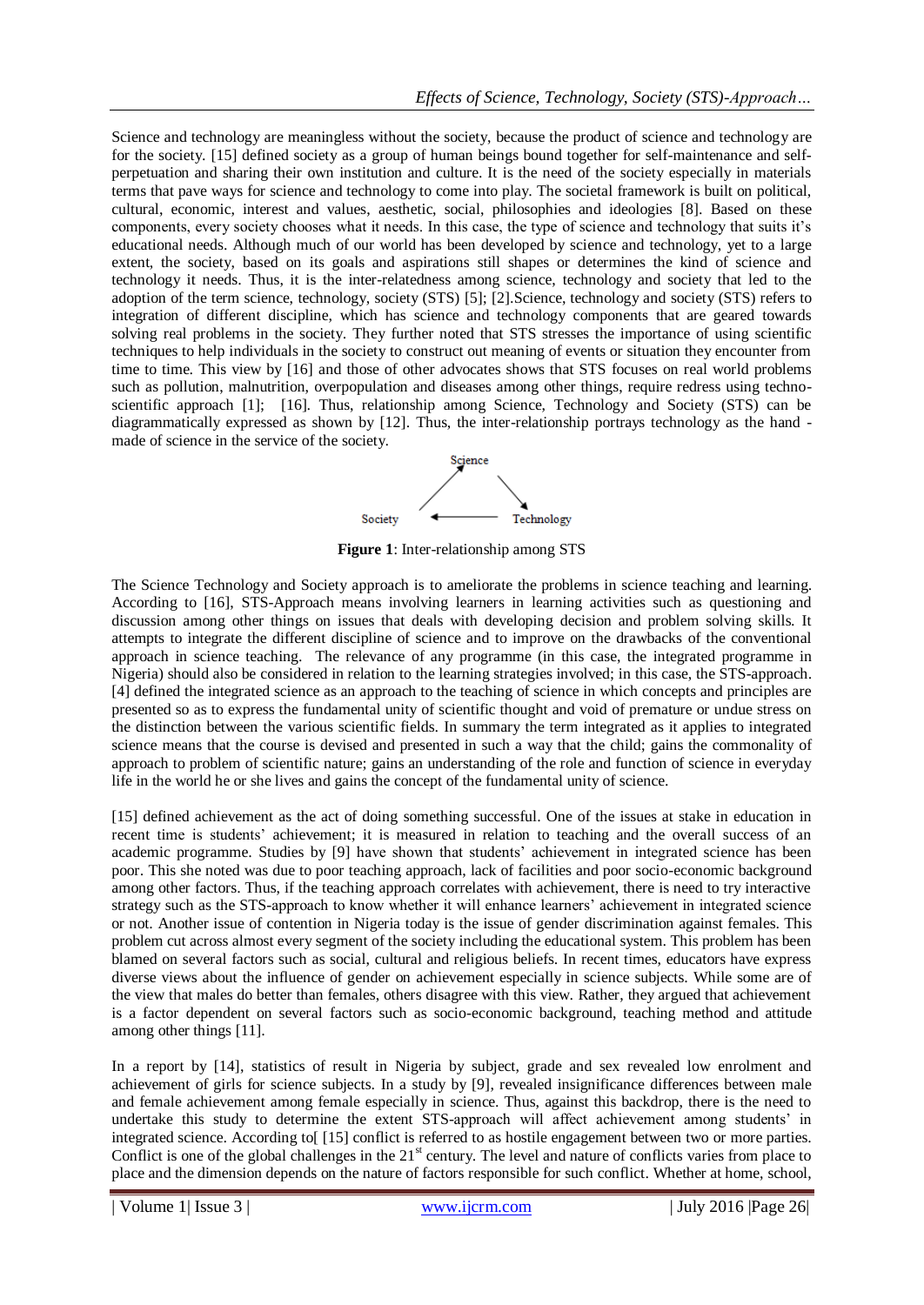work places, so long as there is conflict, safety of lives and properties cannot be guaranteed and there can be no meaningful development. Reports have shown that conflict in many places is caused by selfishness, poverty, religious bigotry, tribalism, greed and bad governance among other things. [13]. Thus, in this paper, there is the need to explore the use of STS approach as a veritable tool for equipping women for participation in decision making process and in conflict resolutions in the society.

**The purpose of the study:** The study was guided by the following objectives.

- 1. To determine the effect of STS-approach on achievement in Integrated Science among JSSII students.
- 2. To determine the effect of STS-approach on achievement of male and female in integrated science among JSSII students.

**Research Questions:** The following set of research questions were used for the study.

- 1. What is the effect of STS-approach and conventional approach on achievement of students' in integrated science?
- 2. What is the interactive effect of STS-approach on achievement of male and female students' in integrated science?

**Hypotheses:** The study was guided by the following hypotheses. The hypotheses were tested at 0.05 level of significance.

- **H01:** There is no significant difference between the mean scores of students taught integrated science using STS-approach and those taught using conventional approach.
- **H02:** There is no significant difference between mean scores of male and female students taught integrated science using STS-approach.

# **II. Research Method:**

This study employed a quasi-experimental design. The design was found suitable for the study because it involves experimental and control groups and the use of intact classes. The population of the study consisted of all the junior secondary school year 2 students (JSS2) dawn from the 15 co-educational schools in the area of study. The JSS2 students were used for the study because the study considered the use of topics drawn from 2 syllabus only. The study was limited to four (4) Secondary Schools in Ankpa Local Government Area of Kogi State. It covered junior secondary school two (JSSII) students. Simple random sampling was used to select four schools out of 15 co-educational schools from the area of the study. Students were also stratified based on gender. Also, two classes of JSSII were randomly selected in each of the 4 schools, and were assigned to treatment and control groups. The entire sample consisted of 320 students. Also, four teachers, one each, from the four selected schools were involved in the study. The teachers were exposed to teaching, using lesson plans on STS-approach and conventional approach in integrated science lessons.

**Instrument:** The instruments for the study include Integrated Science Achievement test (ISAT). The ISAT is a 40 item multiple choice test developed by the researcher to test the students' achievement on selected STS related topics in integrated science curriculum. The ISAT items were drawn from topics which include; nutrition, water, waste disposal and pollution in different proportion in ratios 14;6;8 and 12 respectively. The highest score that can be obtained on ISAT is 40 and lowest is 0. The topic includes nutrition, water, waste disposal and pollution. Both ISAT instrument was face validated by three experts in Science Education. The Kuder-Richardson (KR-20) was used to obtain the reliability co-efficient of 0.72.

**Procedure for data collection:** First, all students involved in the study were pre-tested using ISAT instrument. There was no prior lesson taught to treatment and control groups before the pre-testing. The result of the pre-ISAT scores was collated before actual treatment began. The second phase involved teaching STS related topics integrated science with STS-approach to treatment group. The same topics were taught with conventional approach to control group. Both treatment and control groups were taught differently mode of lesson plans for 4 weeks to JSSII students involved in the study. Before the commencement of teaching, the researcher undertook a training workshop for the teachers in the selected schools on the use of STS-approach in teaching integrated science lesson for two days. Again, both treatment and control groups were tested using ISAT instrument at the end of 4 weeks teaching session. The post-ISAT scores were also collated like those of pre- ISAT scores. These were subjected to analysis.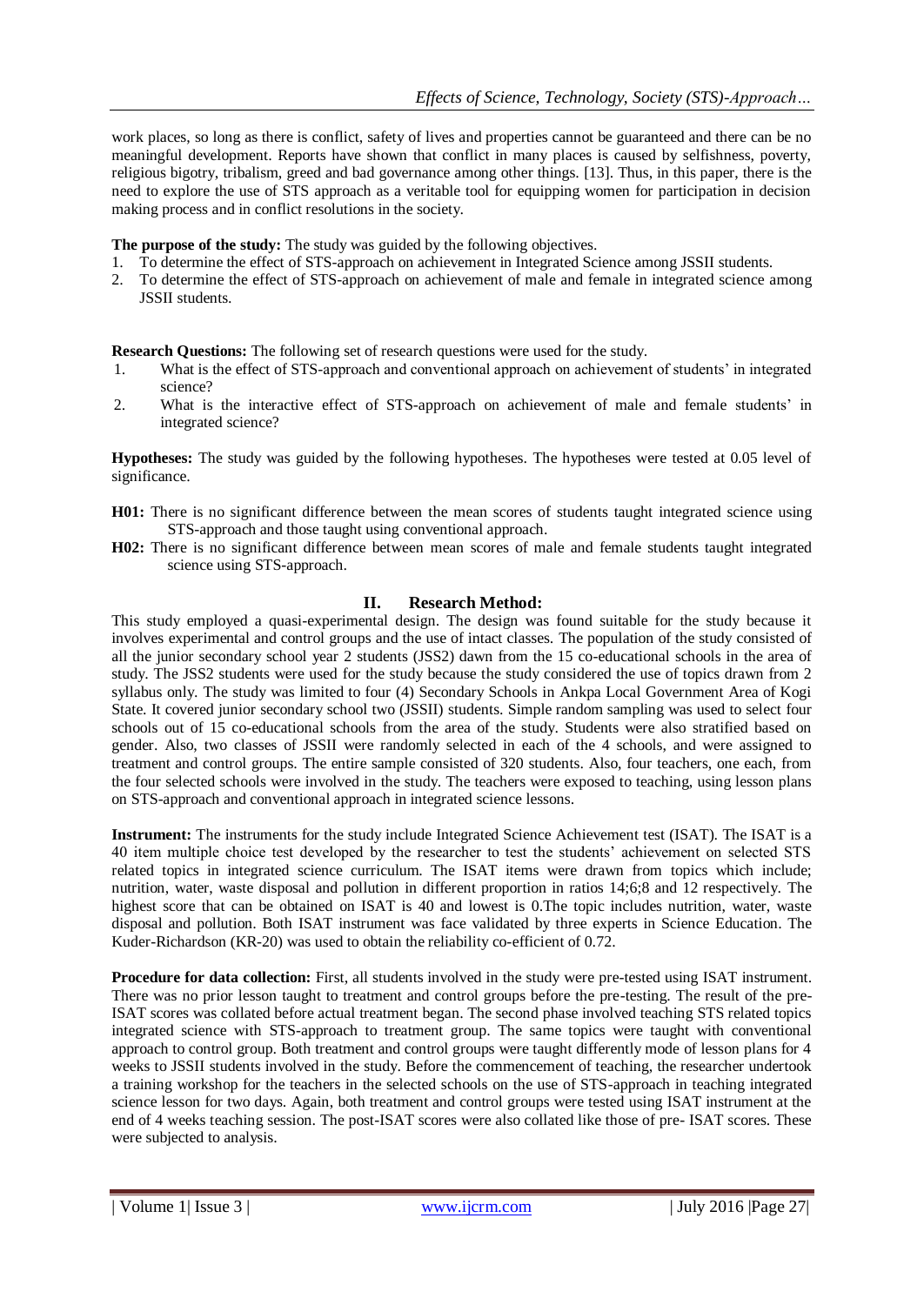# **III. Method of data analysis:**

The research questions were answered using mean and standard deviation computed from the data generated from the pre and post ISAT scores. The research hypotheses were tested at 0.05 level of significance using analysis of co-variance (ANCOVA).

## **Analysis: Data answering research question 1**

# **Table 1: Mean and standard deviation scores of Experiment and control group data on ISAT.**

| Groups                                   | N   | Pre-test score |           | Post-test score |      | Gain score on |
|------------------------------------------|-----|----------------|-----------|-----------------|------|---------------|
|                                          |     | Mean           | <b>SD</b> | Mean            | SD.  | mean          |
| Experimental group 160 16.83 55.98 22.31 |     |                |           |                 | 5.56 | 5.98          |
| Control group                            | 160 | 16.21          | 6.12      | 16.84           | 5.10 | 0.12          |

Table 1.Shows that experimental group recorded a higher posttest mean achievement score than control group. This shows that there is an improvement in achievement of students taught with STS-approach than those taught with conventional approach.

#### **Data answering research question 2**

## **Table 2: Mean and standard deviation scores of Experimental group taught using STS-approach by gender on ISAT.**

| Groups                                       | N | Pre-test score |      | Post-test score |     | Gain score on |  |
|----------------------------------------------|---|----------------|------|-----------------|-----|---------------|--|
|                                              |   | Mean           | -SD. | Mean            | -SD | mean          |  |
| Experimental Male 84 17.31 6.51 23.12 5.88   |   |                |      |                 |     | 5.81          |  |
| Experimental Female 76 16.29 5.98 21.42 5.10 |   |                |      |                 |     | 5.13          |  |

Table 2.Shows that both male and female experimental group recorded a higher post test mean score. This shows that there was improvement in gender achievement as a result of being taught with STS-approach. Also, the table shows that the experimental post-ISAT mean scores of male (23.12) was higher than experimental post ISAT mean score of females (21.42). Thus, STS-approach achievement in favour of male than female in integrated science lessons.

**Test of Hypotheses:** Analysis of co-variance (ANCOVA) was used to test the significance of the differences between the mean scores in hypotheses 1-2

# **Table 3: Table 7: Test of between Subjects Effect of Mean Achievement for Students Exposed to STS approach and Conventional method**

| Source          |         | Sum of Square <b>DF</b> Mean square | F-ratio Sig. |        |      |  |
|-----------------|---------|-------------------------------------|--------------|--------|------|--|
| Achievement     | 938.50  |                                     | 938.50       | 105.80 | 0.05 |  |
| Method          | 367.60  |                                     | 367.60       | 41.44  | 0.05 |  |
| Error           | 0.02    |                                     | 0.02         | 0.02   |      |  |
| Total           | 1383.48 | 156                                 | 8.87         |        |      |  |
| Corrected Total | 2689.80 | 159                                 |              |        |      |  |
|                 |         |                                     |              |        |      |  |

Table 3.Shows that the teaching method (STS-approach), main effect was significant at  $(P<0.5)$  because the calculated F-value of 41.44 is greater than the critical value of 3.84. Hence the null hypothesis is rejected. This shows that there is a significant difference in the achievement scores in favour of students taught using STSapproach than those taught with conventional approach in integrated science.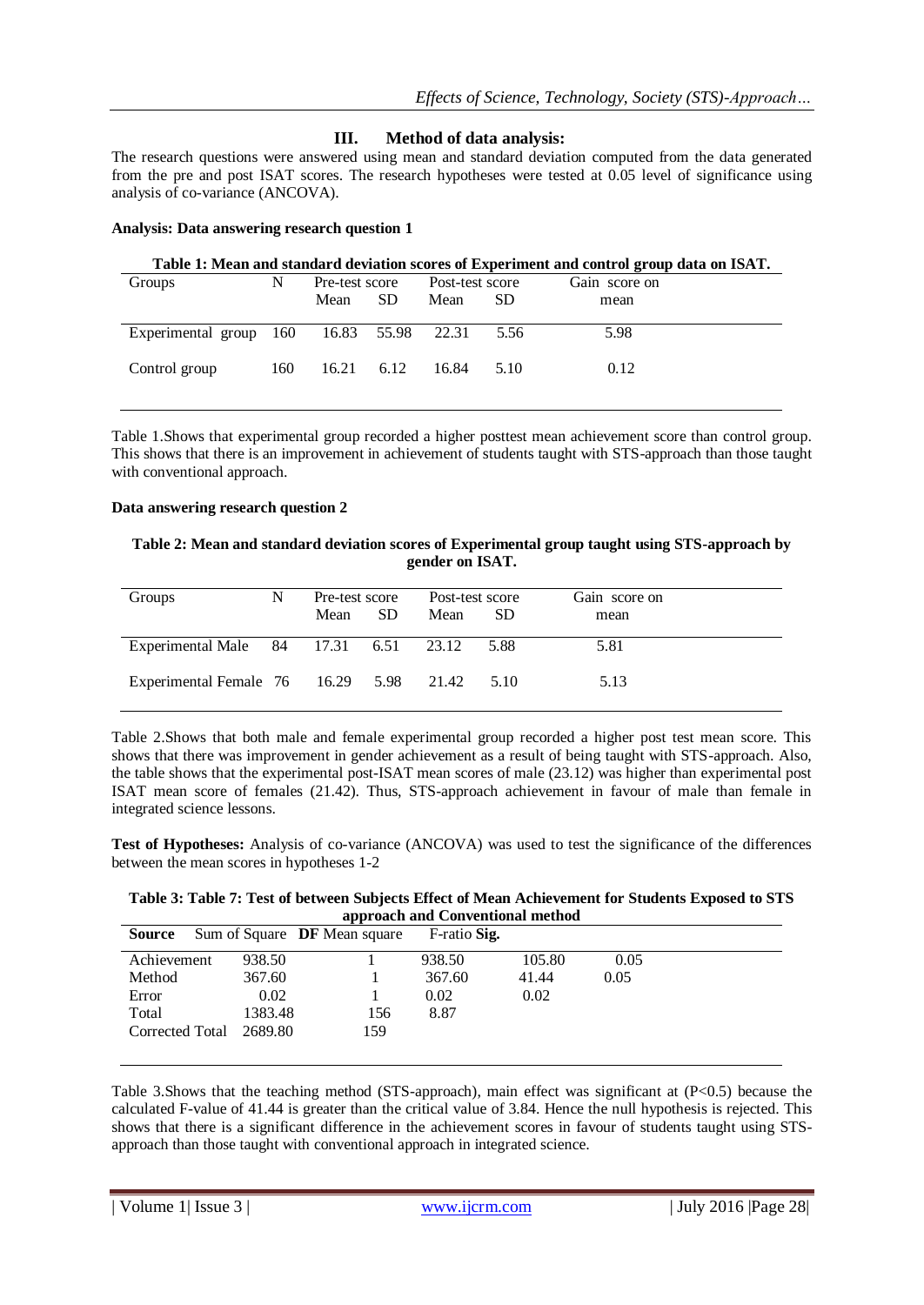| Table 4: Test of between Subjects Effect of Mean Achievement Scores for Male and Female Students |
|--------------------------------------------------------------------------------------------------|
| <b>Exposed to STS approach</b>                                                                   |

| <b>Source</b>   | Sum of Square | DF   | Mean square | F-ratio Sig. |      |
|-----------------|---------------|------|-------------|--------------|------|
| Achievement     | 588.61        |      | 588.61      | 62.80        | 0.05 |
| Gender          | 27.61         |      | 27.61       | 2.90         | 0.05 |
| Error           | 4.76          |      | 4.76        | 0.50         |      |
| Total           | 718.39 76     | 9.45 |             |              |      |
| Corrected Total | 1339.3779     |      |             |              |      |
|                 |               |      |             |              |      |

Table 4.Shows the calculated F-value (2.90) is lesser than the critical F-value (3.84). Hence, the null hypothesis is not rejected. This shows that there is no significant difference between mean scores of male and female taught using STS approach in integrated science.

## **IV. Discussion:**

The discussion of results and findings are presented as follows. The data in Tables 1 and 3 provided answers for research questions 1 and hypothesis 1 respectively. The data in Table 1 shows that experimental group post-test score (22.31) was greater than control group post-test (16.84). This shows that there is difference between the mean achievement tests scores in favour of students taught with STS-approach than those taught with conventional approach in integrated science. The data in Table 3 shows that the null hypothesis is rejected, as the F-calculation value (41.44) is greater than the critical value (3.84) at 0.05 level of significance. This revealed that there is significant difference between mean achievements of students' taught with STS-approach and those taught with conventional approach. This shows that STS-approach enhanced achievement than conventional approach in integrated science. This finding is in agreement findings in previous study by [9] that students taught with inquiry approach did significantly better in achievement than those taught with conventional approach in biology. Thus, STS-approach enhanced achievement than conventional approach because students' were involved in activities like discussion, investigation among other things which ensured their understanding of integrated science concepts. The data in the 2 and 4 provided answer for research question 2 and hypothesis 2 respectively. Table 2 shows that the post-test mean score of male (23.12) was higher than the post-test mean score of female (21.42). This shows that both male and female achievements were enhanced when taught with STS-approach in integrated science. Also, the data shows that the post achievement scores of male were higher than those of females taught with STS-approach. This shows that STS approach enhanced achievement of male than female in integrated science.

Table 4 revealed that the null hypothesis is not rejected. This is because the F-calculated value (2.90) is greater than the critical value (3.84). This shows that there is no significant difference between male and female achievement. Based on the discussions, the following observations were made.

- 1. The use of STS approach significantly enhanced students' achievement than conventional approach in integrated science.
- 2. Male students taught with STS-approach did better in achievement than female students in integrated science.

**Implication:** The findings in the study revealed that the use of STS-approach in teaching enhanced achievement among students in integrated science. Therefore, this finding have implications for science teachers in the use of more inquiry-based approaches in teaching science subjects like integrated science. This will foster scientific literacy which will prepare individuals in the society for participation decision-making process especially if such decision making and solving societal problems.

**Recommendations:** The following recommendations were made.

- 1. Science teachers should intensify the use of inquiry based methods like STS-approach to foster students' interest which could lead to better achievement among students in science and technology based subjects.
- 2. The government through the ministry of Education should organize workshops periodically to train science teachers in secondary schools. Such training should focus on equipping teachers to acquire new approaches in order to improve science teaching thereby developing scientifically minded literate citizens that are objective and open-minded among other qualities.